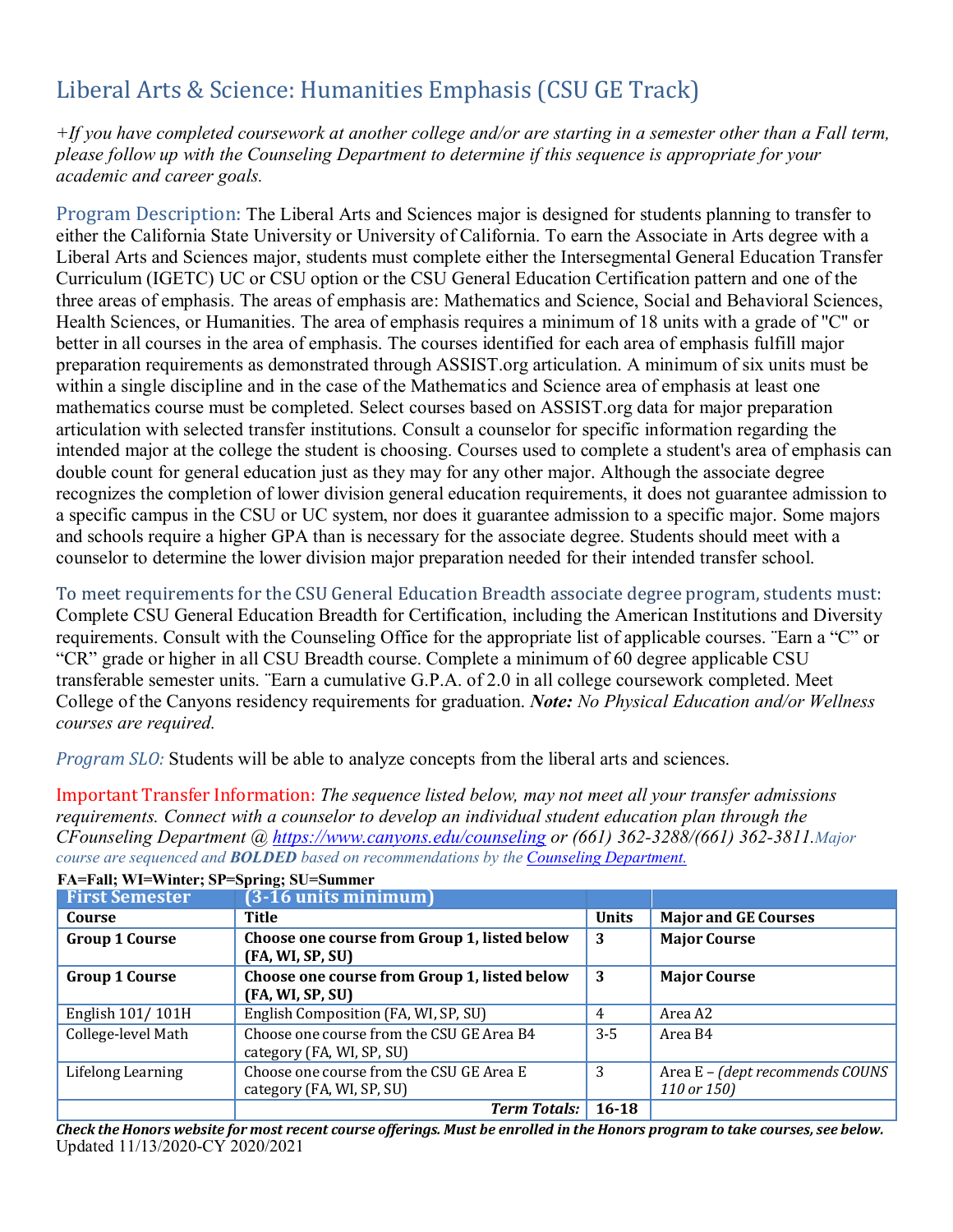| <b>Semester Second</b>                          | $(17-32 \text{ units minimum})$                                                                   |              |                                                                 |
|-------------------------------------------------|---------------------------------------------------------------------------------------------------|--------------|-----------------------------------------------------------------|
| Course                                          | Title                                                                                             | <b>Units</b> | <b>Major and GE Courses</b>                                     |
| <b>Group 1 Course</b><br>(recommend a language) | Choose one course from Group 1, listed below<br>(FA, WI, SP, SU)                                  | $4 - 5$      | Major Course & Area C2-<br>Humanities if a foreign<br>language) |
| <b>Group 1 Course</b>                           | Choose one course from Group 1, listed below<br>(FA, WI, SP, SU)                                  | 3            | <b>Major Course</b>                                             |
| <sup>^</sup> Critical Thinking                  | Choose one course from the CSU GE Area A3 category<br>(FA, WI, SP, SU)                            | 3            | Area A3                                                         |
| Arts Course                                     | Choose one course from the CSU GE Area C1 category<br>(FA, WI, SP, SU)                            | 3            | Area C1 - some Group 1 major<br>courses can double-count for C1 |
| COMS 105/105H or<br><b>COMS 120</b>             | Fundamentals of Public Speaking (FA, WI, SP, SU) or<br>Small Group Communication (FA, WI, SP, SU) | 3            | Area A1                                                         |
|                                                 | <b>Total Units:</b>                                                                               | 16-17        |                                                                 |

*^Some CSU's will require a second semester of English Composition.*

| <b>Third Semester</b>                                         | (33-47 units minimum)                                                                                                                                             |              |                                                                                       |
|---------------------------------------------------------------|-------------------------------------------------------------------------------------------------------------------------------------------------------------------|--------------|---------------------------------------------------------------------------------------|
| Course                                                        | Title                                                                                                                                                             | <b>Units</b> | <b>Major and GE Courses</b>                                                           |
| <b>Group 1 Course</b>                                         | Choose one course from Group 1, listed below<br>(FA, WI, SP, SU)                                                                                                  | 3            | <b>Major Course</b>                                                                   |
| <b>Physical Science</b>                                       | Choose once course from CSU GE Area B1 (if not<br>taking the corresponding lab, will need to add a lab<br>to the Life Science course) (FA, WI, SP, SU)            | $3 - 4$      | Area B1 (and possibly B3, if<br>taken with a lab)                                     |
| *American Institutions -<br>Choose Option I or II             | Complete first course in chosen option - (note:<br>must take both classes within one option) (FA, WI,<br>SP, SU)                                                  | 3            | American Institutions, Area D,<br>and possibly *Diversity                             |
| *Social Science                                               | Choose one course from CSU GE Area D (FA, WI, SP,<br>SU)                                                                                                          | 3            | Area D and *Diversity possibly<br>(check with a Counselor)                            |
| Humanities Course (if not<br>already met, or CSU<br>Elective) | Choose one course from the CSU GE Area C2<br>category (FA, WI, SP, SU), if not already met with<br>Group 1 major course, or choose any CSU<br>transferable course | 3            | Area C2 - some Group 1 major<br>courses can double-count for C2<br><b>OR Elective</b> |
|                                                               | <b>Total Units:</b>                                                                                                                                               | $15 - 16$    |                                                                                       |

\*Courses with an (\*) next to them will double-count toward the Diversity GE Requirement (talk with Counseling).

| <b>Fourth Semester</b>                         | $(48-62$ units minimum)                                                                                                                     |              |                                                           |
|------------------------------------------------|---------------------------------------------------------------------------------------------------------------------------------------------|--------------|-----------------------------------------------------------|
| Course                                         | <b>Title</b>                                                                                                                                | <b>Units</b> | <b>Major and GE Courses</b>                               |
| <b>Group 1 Course</b>                          | Choose one course from Group 1, listed below<br>(FA, WI, SP, SU)                                                                            | 3            | <b>Major Course</b>                                       |
| Life Science                                   | Choose once course from CSU GE Area B2 (if not<br>taking the corresponding lab, will need to add a lab<br>to the Physical Science category) | $3 - 4$      | Area B2 (and possibly B3, if<br>taken with a lab)         |
| American Institutions<br>Choose Option I or II | Complete second course in chosen option - (note:<br>must take both classes within one option) (FA, WI,<br>SP, SU)                           | 3            | American Institutions, Area D,<br>and possibly *Diversity |
| <b>CSU Elective</b>                            | Choose any course that is CSU transferable (FA, WI,<br>SP, SU)                                                                              | 3            | Elective                                                  |
| <b>CSU Elective</b>                            | Choose any course that is CSU transferable (FA, WI,<br>SP, SU)                                                                              | 3            | Elective                                                  |
|                                                | <b>Total Units:</b>                                                                                                                         | $15 - 16$    |                                                           |

- may not need all CSU elective units if you have already reached 60 CSU applicable units and have all of the CSU GE **completed**

**Total Units: 62+**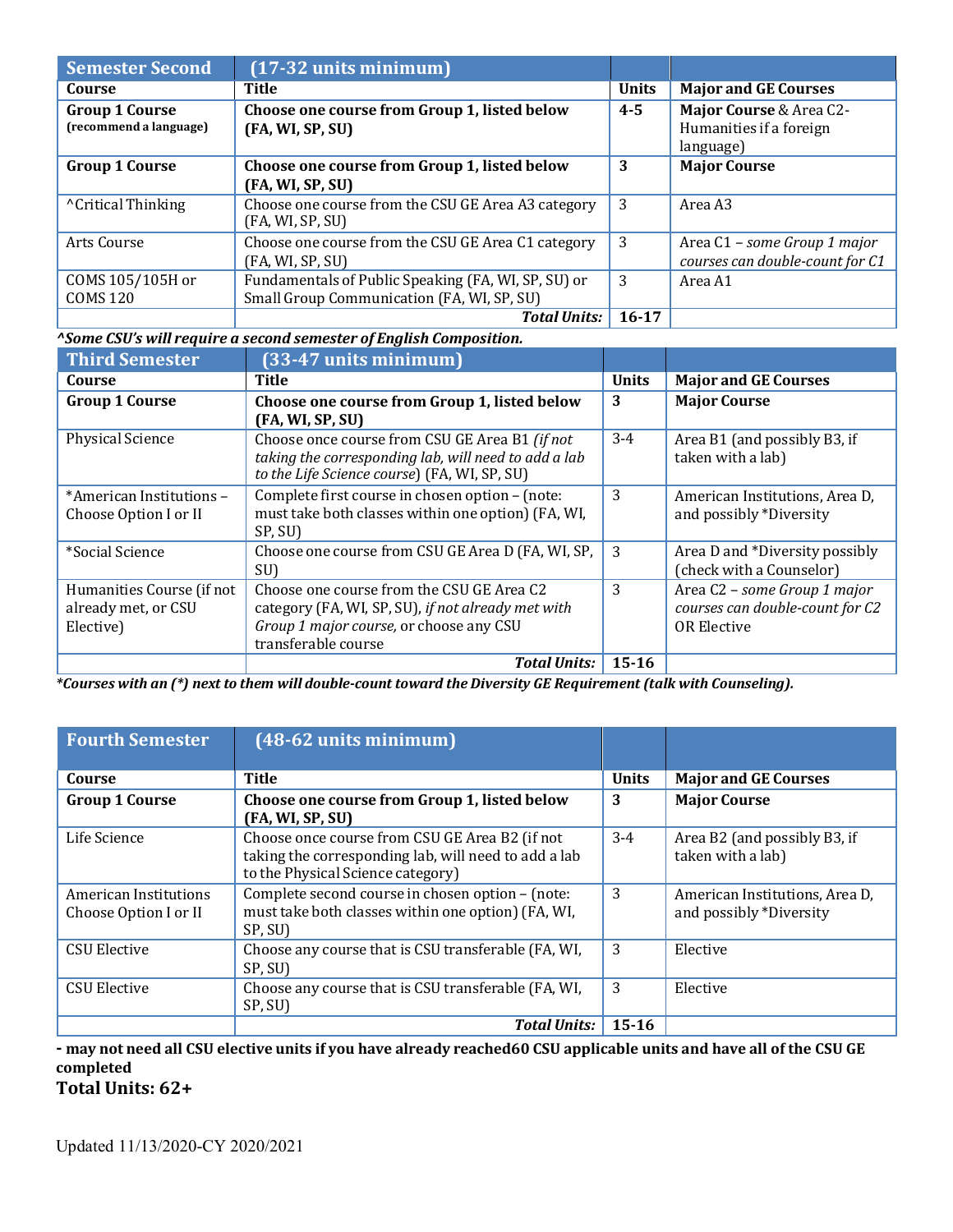**Group 1: Select 18 units minimum; at least six units must be in one discipline**

|                           | Group 1: Select 18 units minimum; at least six units must be in one discipline             |                         |
|---------------------------|--------------------------------------------------------------------------------------------|-------------------------|
| <b>ART 110</b>            | Art History: Ancient to Medieval (FA, WI, SP, SU)                                          | 3                       |
| <b>ART 111</b>            | Art History: Renaissance to Modern (FA, WI, SP, SU)                                        | $\overline{3}$          |
| <b>ART 124A</b>           | Drawing I (FA, WI, SP, SU)                                                                 | 3                       |
| <b>ART 140</b>            | Beginning Design: Two-Dimensional Media (FA, WI, SP, SU)                                   | $\overline{3}$          |
| <b>ENGL 112/112H</b>      | Intermediate Composition, Literature and Critical Thinking (FA, SP)                        | 4                       |
| <b>ENGL 250</b>           | British Literature I (FA, WI, SP, SU)                                                      | $\overline{\mathbf{3}}$ |
| <b>ENGL 251</b>           | British Literature II (FA, SP)                                                             | $\overline{3}$          |
| <b>ENGL 260</b>           | American Literature I (FA, WI, SP)                                                         | $\overline{3}$          |
| <b>ENGL 261</b>           | American Literature II (FA, SP, SU)                                                        | 3                       |
| FRNCH 101                 | Elementary French I (FA, SP, SU)                                                           | 5                       |
| <b>FRNCH 102</b>          | Elementary French II (FA, SP, SU)                                                          | 5                       |
| FRNCH <sub>201</sub>      | Intermediate French I (FA)                                                                 | 5                       |
| FRNCH <sub>202</sub>      | Intermediate French II (SP)                                                                | 5                       |
| <b>GERMAN 101</b>         | Elementary German (FA, SP)                                                                 | 5                       |
| <b>GERMAN 102</b>         | Elementary German II (SP)                                                                  | 5                       |
| <b>HIST 101/101H</b>      | History of Western Civilization: The Pre-Industrial West (FA, SP, SU)                      | $\overline{3}$          |
| <b>HIST 102</b>           | Hitory of Western Civilization: The Modern Era (FA, SP, SU)                                | $\overline{3}$          |
| MUSIC <sub>120A</sub>     | Tonal Harmony I (FA, SP)                                                                   | $\overline{\mathbf{3}}$ |
| MUSIC 220A                | Chromatic Harmony I (FA, SP)                                                               | 3                       |
| <b>PHILOS 101/101H</b>    | Introduction to Philosophy (FA, WI, SP, SU)                                                | $\overline{3}$          |
| PHILOS 110                | History of Ancient Philosophy (FA)                                                         | $\overline{3}$          |
| PHILOS 111                | History of Modern Philosophy (SP)                                                          | $\overline{3}$          |
| PHILOS 112                | History of Philosophy - $20^{th}$ Century Philosophy (Varies)                              | $\overline{3}$          |
| PHILOS <sub>120</sub>     | Introduction to Ethics (FA, WI, SP, SU)                                                    | $\overline{3}$          |
| SPAN 101/101H or SPAN 211 | Elementary Spanish I (FA, WI, SP, SU) or Spanish for Heritage Speakers I<br>(FA, SP, SU)   | $\overline{5}$          |
| SPAN 102 or SPAN 212      | Elementary Spanish II (FA, WI, SP, SU) or Spanish for Heritage Speakers II<br>(FA, SP, SU) | $\overline{5}$          |
| <b>SPAN 201</b>           | Intermediate Spanish I (FA, SP)                                                            | 5                       |
| <b>SPAN 202</b>           | Intermediate Spanish II (FA, SP)                                                           | 5                       |
| <b>SIGN 101</b>           | American Sign Language I (FA, WI, SP, SU)                                                  | 4                       |
| <b>SIGN 102</b>           | American Sign Language II (FA, SP, SU)                                                     | 4                       |
| <b>SIGN 103</b>           | American Sign Language III (FA, SP)                                                        | 4                       |
| <b>SIGN 104</b>           | American Sign Language IV (FA, SP)                                                         | 4                       |
| <b>THEATR 110/110H</b>    | Understanding Theatre (FA, WI, SP, SU)                                                     | 3                       |
| THEATR 140                | Acting Fundamentals (FA, SP)                                                               | $\overline{3}$          |
| THEATR 141                | Scene Performance (FA, SP)                                                                 | 3                       |
| THEATR <sub>220</sub>     | Theatre History I (FA)                                                                     | $\overline{3}$          |

**American Institutions Requirement –** Select one of the options below and complete a total of 6 units

| <b>Option 1</b> | One course from the following: Economics 170/170H, History 111/111H, History 112/112H, |
|-----------------|----------------------------------------------------------------------------------------|
|                 | History 120*/120H*, or History 130* AND Political Science 150/150H (FA, WI, SP, SU)    |
| Option 2        | History $111/111H$ AND History $112/112H$ (FA, WI, SP, SU)                             |

## **Counseling Resources**

Counseling Department: [www.canyons.edu/counseling](http://www.canyons.edu/counseling)

CSU General Education Guide: https:/[/www.canyons.edu/studentservices/counseling/transfer/csu.php](http://www.canyons.edu/studentservices/counseling/transfer/csu.php)

CSU/UC Articulation Agreements: [www.assist.org](http://www.assist.org/)

Cal State University: [www.calstate.edu](http://www.calstate.edu/)

COC Honors Program: https:/[/www.canyons.edu/academics/honors/index.php](http://www.canyons.edu/academics/honors/index.php)

## **Career Resources**

Updated 11/13/2020-CY 2020/2021